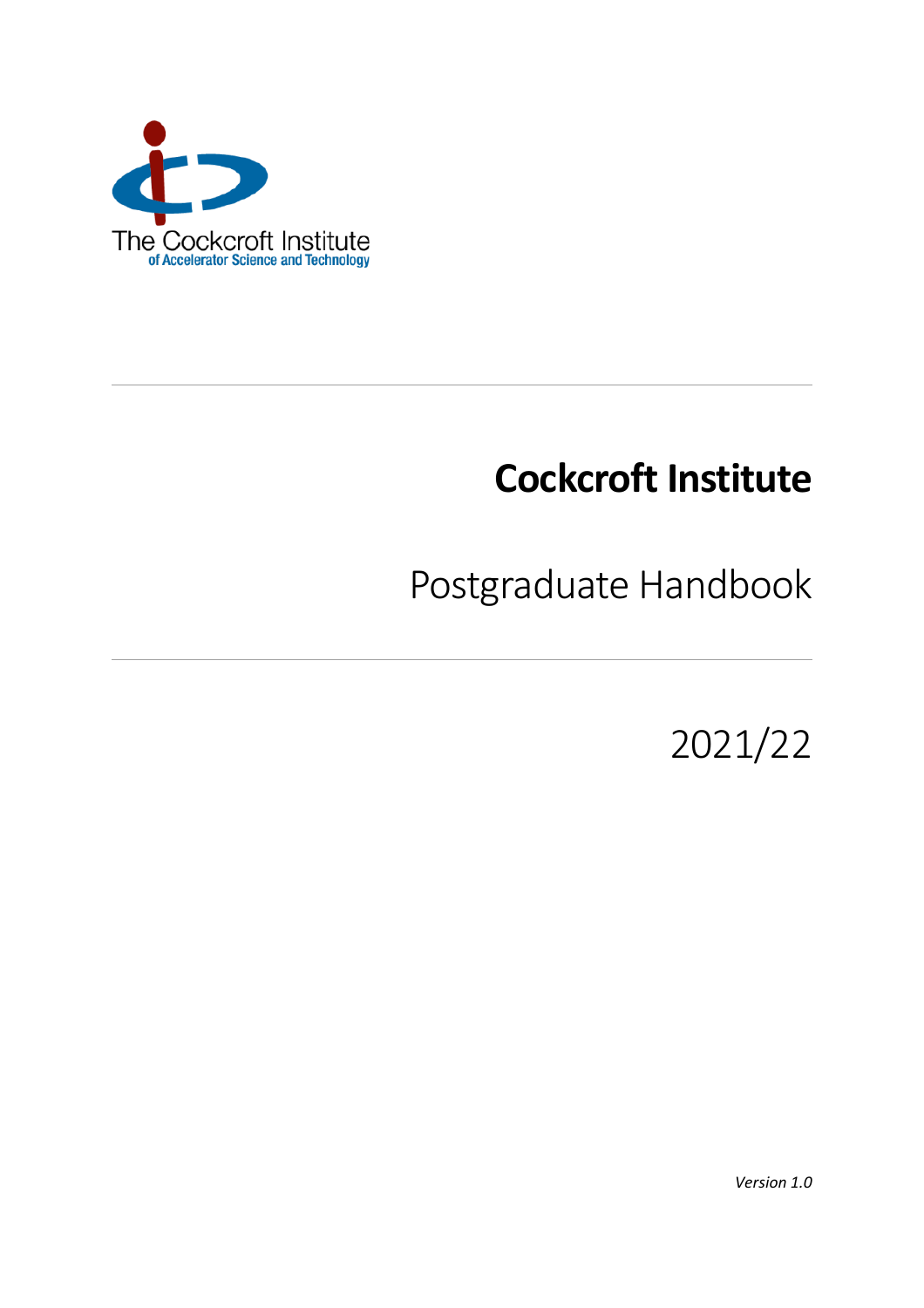(page left blank)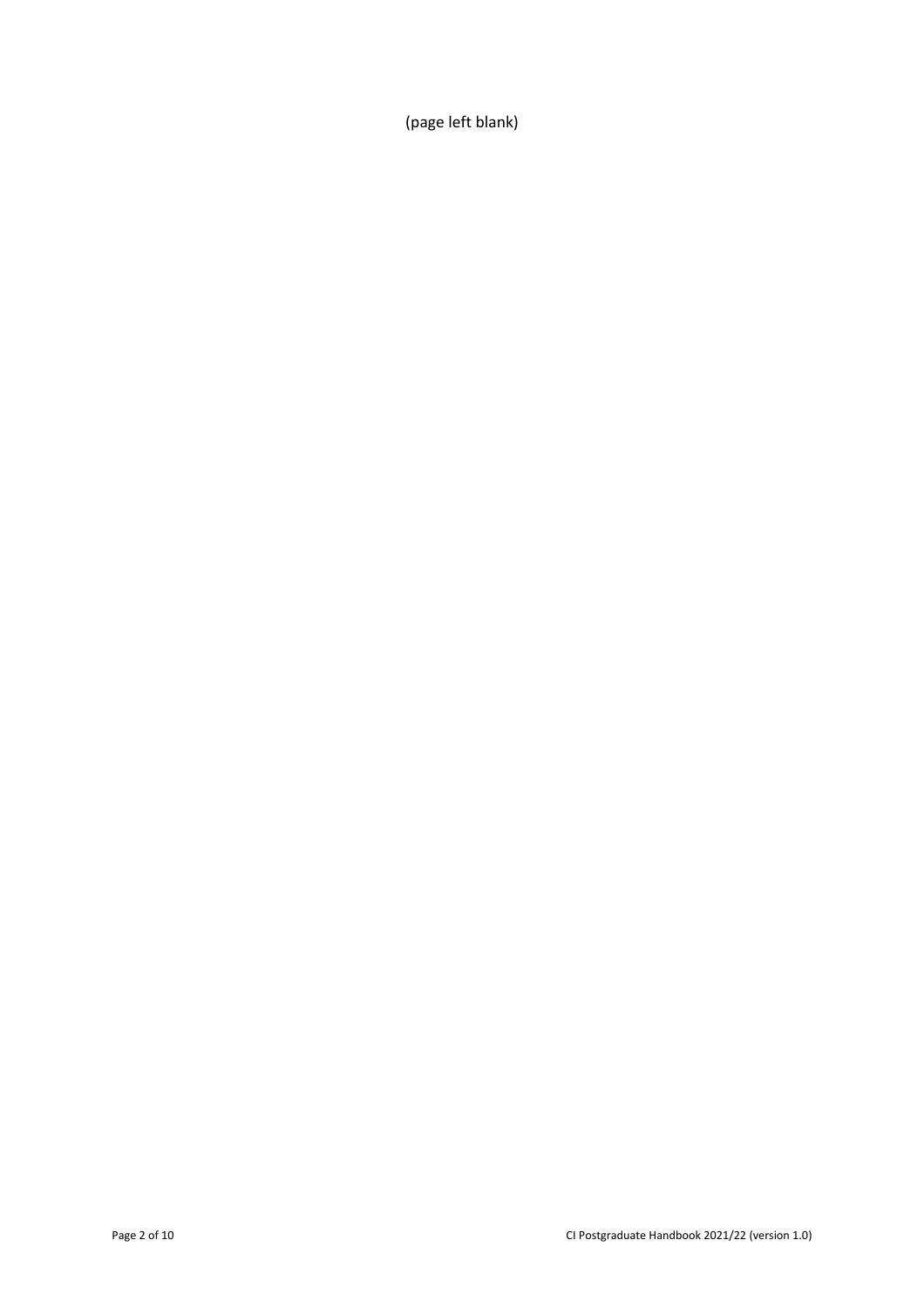## **Contents**

| 1.   |      |  |  |  |
|------|------|--|--|--|
| 2.   |      |  |  |  |
| 3.   |      |  |  |  |
| 4.   |      |  |  |  |
| 5.   |      |  |  |  |
| 6.   |      |  |  |  |
| 7.   |      |  |  |  |
| 8.   |      |  |  |  |
| 9.   |      |  |  |  |
| 10.  |      |  |  |  |
| 10.1 |      |  |  |  |
| 10.2 |      |  |  |  |
|      | 10.3 |  |  |  |
| 10.4 |      |  |  |  |
| 10.5 |      |  |  |  |
| 10.6 |      |  |  |  |
| 10.7 |      |  |  |  |
|      | 10.8 |  |  |  |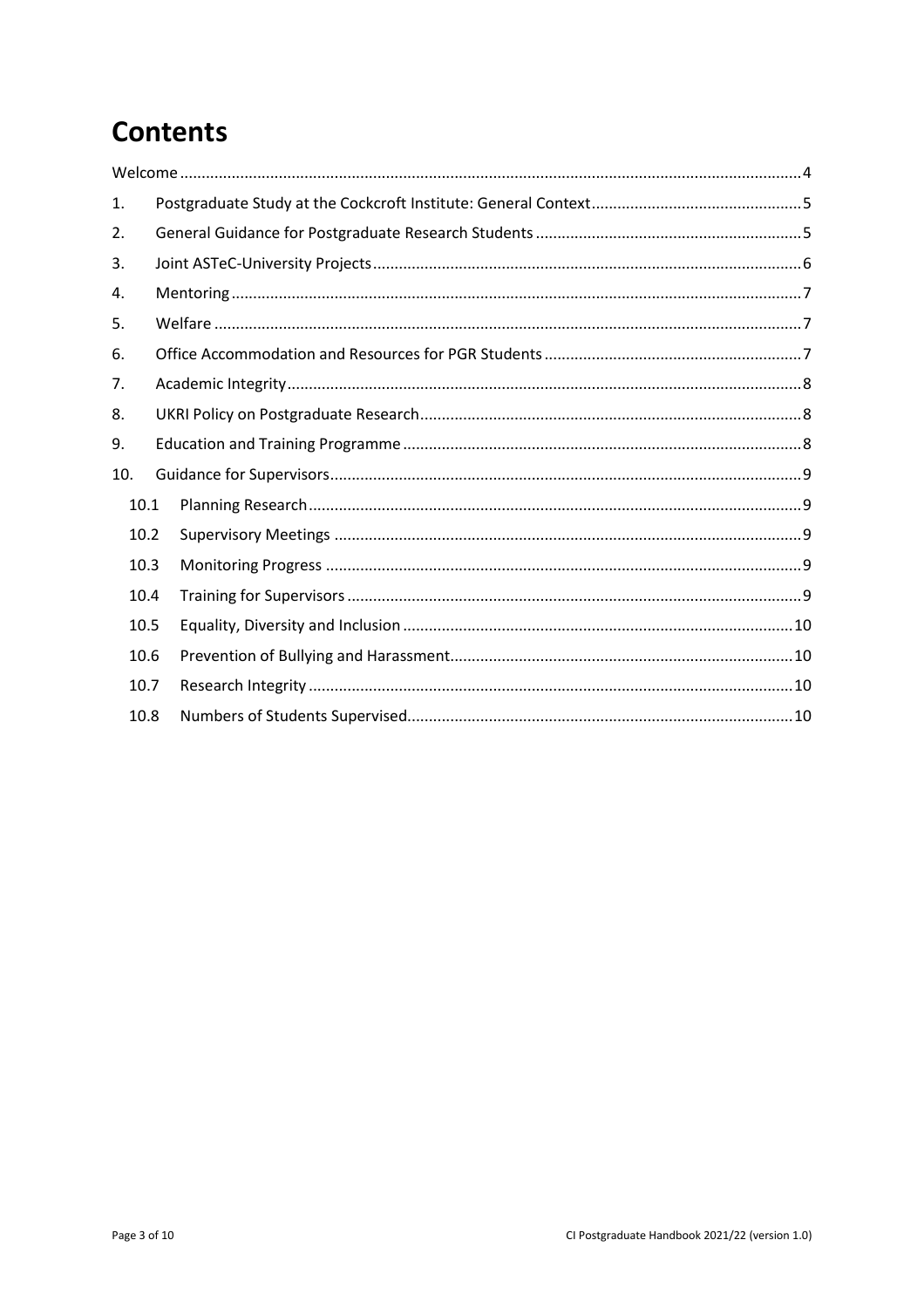#### <span id="page-3-0"></span>**Welcome**

The Cockcroft Institute is a collaboration between the Universities of Lancaster, Liverpool, Manchester and Strathclyde, and with the Accelerator Science and Technology Centre of the Science and Technology Facilities Council at Daresbury Laboratory, Cheshire. Including the efforts of mainly physicists and engineers but also of other disciplines, the Institute carries out world-leading research and technology development in the field of particle accelerators at a number of centres both within the UK and around the world; its main site is on the world-renowned Daresbury Science and Innovation Campus, co-located with many staff that work for the Science and Technology Facilities Council.

Named after the Nobel Prize winner Sir John Cockcroft FRS who pioneered early methods to utilise particle accelerators for scientific research, the Institute's aim is to provide the intellectual focus, educational infrastructure, and the scientific and technological facilities, for particle accelerator research and development. It thus enables UK scientists and engineers to take a major role in accelerator development, operation and application, both now and for the future.

This handbook gives information about the educational programme of the Institute, primarily directed at postgraduate researchers and those who work with them.

#### **Director of the Cockcroft Institute:**

Prof. Peter Ratoff *Lancaster University, Department of Physics peter.ratoff@cockcroft.ac.uk*

#### **Heads of Education and Training:**

Dr Laura Corner *University of Liverpool, Department of Engineering laura.corner@liverpool.ac.uk*

Prof. Andy Wolski *University of Liverpool, Department of Physics a.wolski@liverpool.ac.uk*

*Throughout this handbook, 'Institute' refers to 'The Cockcroft Institute'.*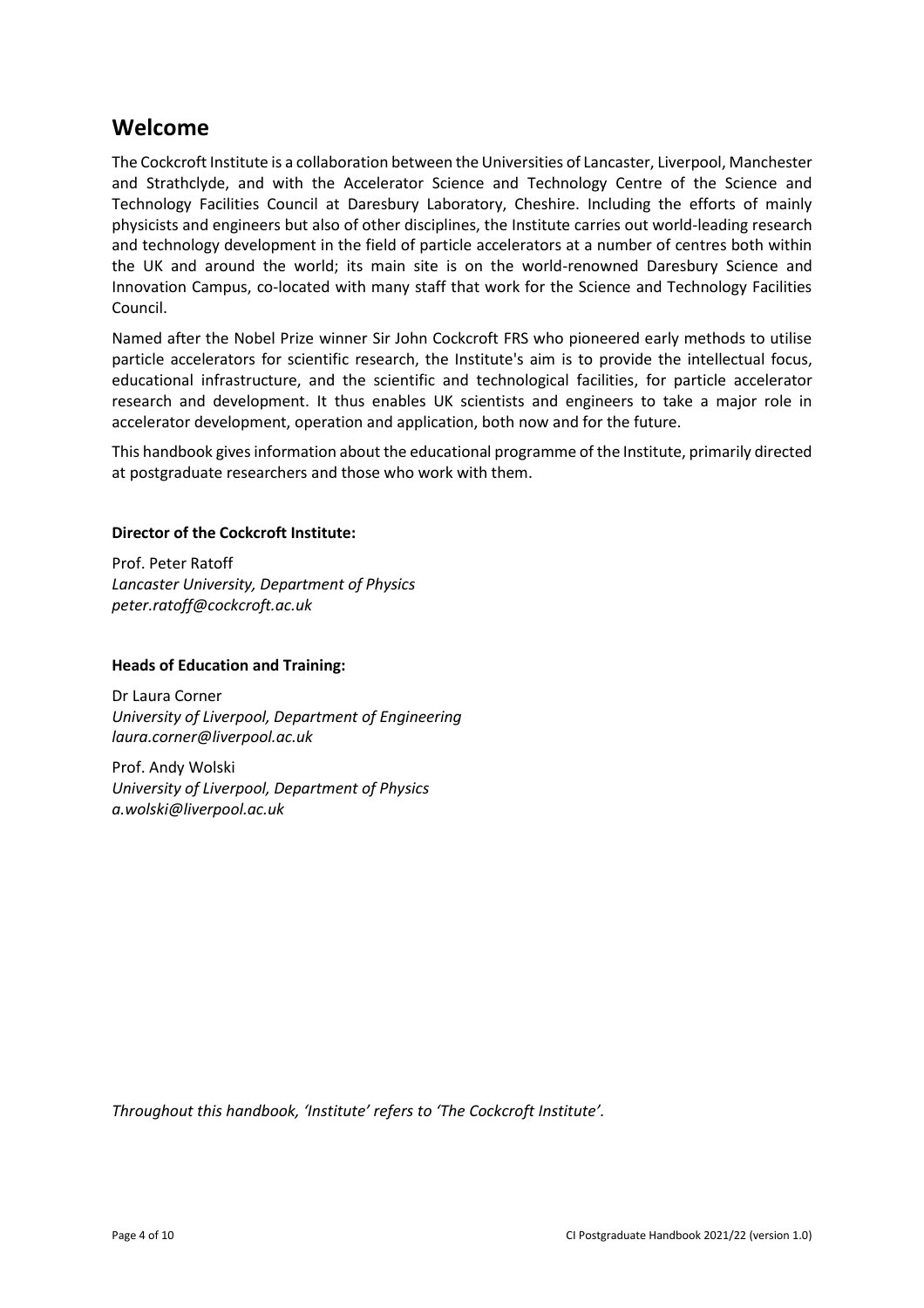## <span id="page-4-0"></span>**1. Postgraduate Study at the Cockcroft Institute: General Context**

The aim of a PhD is for the postgraduate researcher to learn and demonstrate research skills through the development of a suitable research project. By the time of their examination the PhD candidate should have delivered an end goal of their project, and most importantly they should have provided an intellectual leadership of the work that led to that goal.

The supervisor's role is to provide the intellectual guidance and support required for the postgraduate researcher to achieve their goals, within the context of the wider work of that field. In many cases a particular postgraduate researcher may have more than one nominated supervisor; for example, the postgraduate may be working at an overseas laboratory with a local collaborating supervisor plus they also have an academic supervisor. It is important to note that it is the primary *academic* supervisor at the postgraduate's registered university that is ultimately responsible for the postgraduate's ability to successfully submit a thesis.

Postgraduates working towards a PhD will typically have a limit of four years by which time they must submit a thesis for examination. This limit will be different for other intended qualifications (e.g. MSc) and for part-time students (e.g. those also working full-time for a national laboratory or in industry). Also, there may be different restrictions on *how soon* a thesis may be submitted, and the funding duration the postgraduate has received may differ from the other time limits. It is the academic supervisor's responsibility to understand and advise the postgraduate researcher on these matters.

At the end of their studies the postgraduate researcher will submit a thesis for examination that is typically around 200 pages in length; each university has its own rubric on the required format and content of the thesis, how it is to be submitted, and how it is to be examined. The examination that follows submission will assess the research quality evidenced by the thesis, the understanding of the candidate not only of their own work but of the wider subject, and thereby the suitability of the candidate to have the title 'PhD' conferred upon them. In the UK a PhD examination is typically of several hours' duration, and is most typically conducted with the aid of a single external examiner who is an acknowledged expert in the research topic discussed in the submitted thesis.

To help the postgraduate researcher to successfully complete a PhD, the supervisor must not only support their day-to-day work to obtain results suitable for a thesis, but also to enable them to have their own intellectual leadership of that work. In addition, the postgraduate researcher may also need to undertake various other training, for example in writing, presenting and so forth; the supervisor must facilitate this.

## <span id="page-4-1"></span>**2. General Guidance for Postgraduate Research Students**

Each partner university sets its own assessment and progression requirements, and postgraduate researchers at the Cockcroft Institute must satisfy those requirements. Also, the Cockcroft Institute has specific sub-programmes and funding grants (for example, European Union Training Grants) that have their own training requirements; postgraduate members of those programmes or grants must likewise satisfy the requirements of those programmes. However, there is a common set of requirements for all postgraduate researchers, which are listed below. In cases where there are conflicts about satisfying the various training requirements, postgraduate researchers should contact the Director of Education for advice.

The list of general requirements are as follows:

- Postgraduates should attend all supervision and research meetings (such as group and project meetings) as directed by their supervisor(s).
- Postgraduates are expected to present appropriate work at subject-specific workshops and conferences during their PhD studies.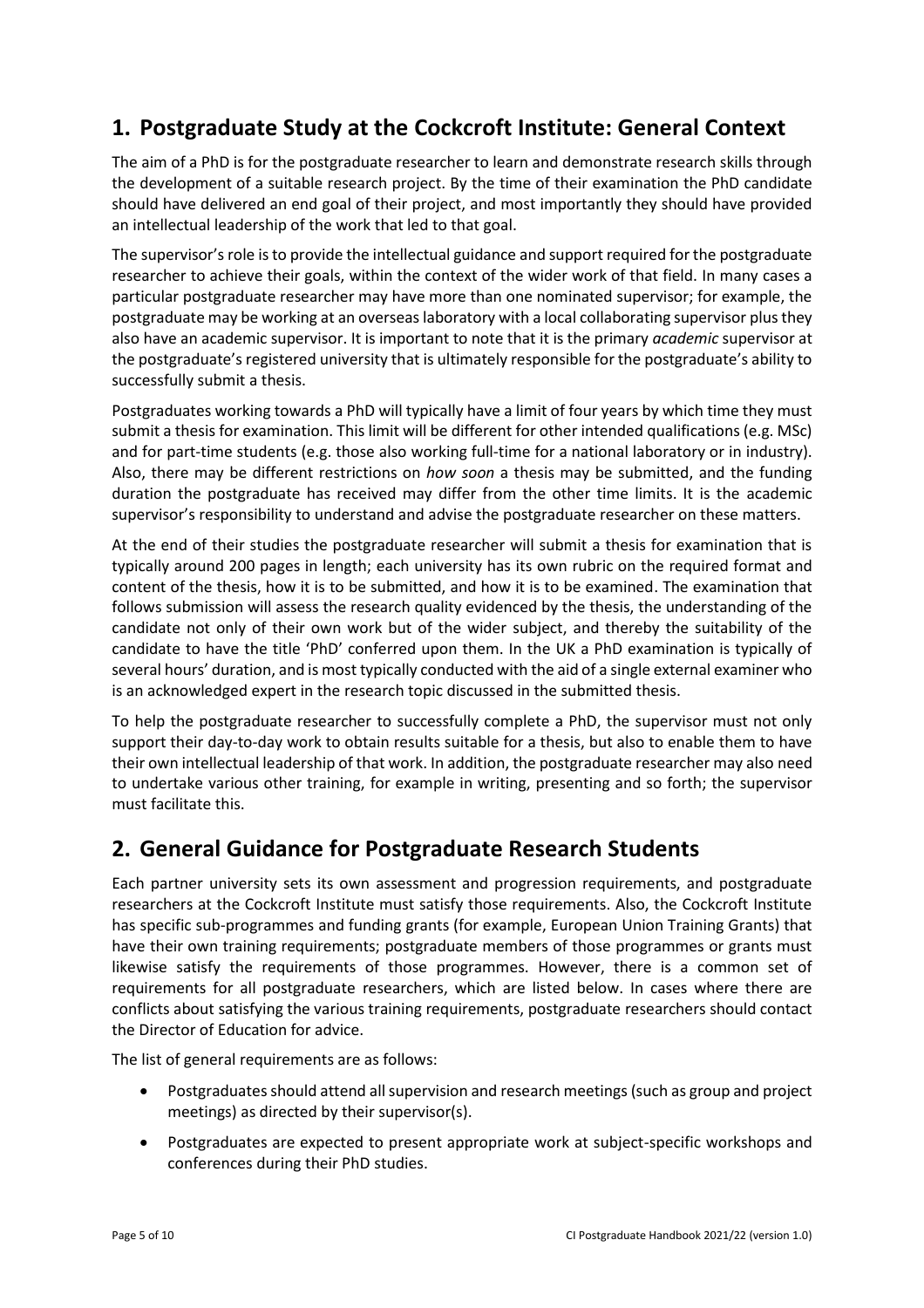- $\bullet$  By the end of their 1<sup>st</sup> year of studies, postgraduates should have carried out a literature review, obtained preliminary results and completed a research plan for the remainder of their PhD studies; usually this activity will be done as a matter of course because of universityspecific requirements.
- All postgraduates must complete at least 100 hours of subject-specific training over the course of their PhD studies. This comprises 60 hours from the Cockcroft Institute education programme and 40 hours of additional relevant credits (as agree with the director of education). The Cockcroft lecture series will satisfy the first 60-hour requirement, and in most cases the other 40 hours will be satisfied by their courses available from their home university.
- Postgraduate researchers should attend the Cockcroft Institute lecture courses appropriate to their programme (typically held on Mondays in term time). Postgraduates based at Daresbury, Liverpool, Manchester or Lancaster should attend in person; postgraduates based at Strathclyde should attend via the SUPA grid room (or other equivalent) connection. Other postgraduates may view the lectures online.
- Postgraduates should complete any assessments which are set as part of their coursework. For 1<sup>st</sup>-year postgraduates there are assessments between January and March 2020 for the introductory courses; there is a pass mark of 50% for these assessments, which all postgraduates taking the module should attain.
- Postgraduate researchers should arrange to attend in person the Institute postgraduate conference held each year (usually in October or early November). Second-year postgraduate researchers are required to present a poster or a talk at this conference.
- Postgraduates must complete, each year, 2 weeks (80 hours) of transferable skills ('soft skills') training. This training may include transferable skills such as programming, software engineering, communication and presentation, outreach training, networking, team-working, leadership training, time management training, and business and entrepreneurship training. Activities that do not count include such things as giving presentations at conferences. Postgraduates should keep a personal record of their training and submit it to the Institute office at the end of each semester.
- Postgraduates are expected to attend a reasonable number of seminars given by external speakers that visit the Institute.
- Postgraduates are required to comply with the CI policy on social media use, which is available from the Institute Directorate.
- Academic misconduct, including plagiarism, is considered a serious matter both by universities and by the Institute. Postgraduates should be aware of their university's policy on plagiarism. A summary of specific guidance is given below, in section [7.](#page-7-0)

## <span id="page-5-0"></span>**3. Joint ASTeC-University Projects**

The Institute has a significant number of projects where the postgraduate researcher works primarily within the Accelerator Science and Technology Centre (ASTeC) of STFC, with day-to-day supervision by a staff researcher within ASTeC but with a primary academic supervisor at one of the Cockcroft partner universities. It is therefore worth highlighting some specific guidance for those postgraduate researchers.

 ASTeC may either commission projects to be carried out separate to them, or may by joint supervisors on a project they are actively involved in. It must be clearly defined prior to the start of any project what sort it is.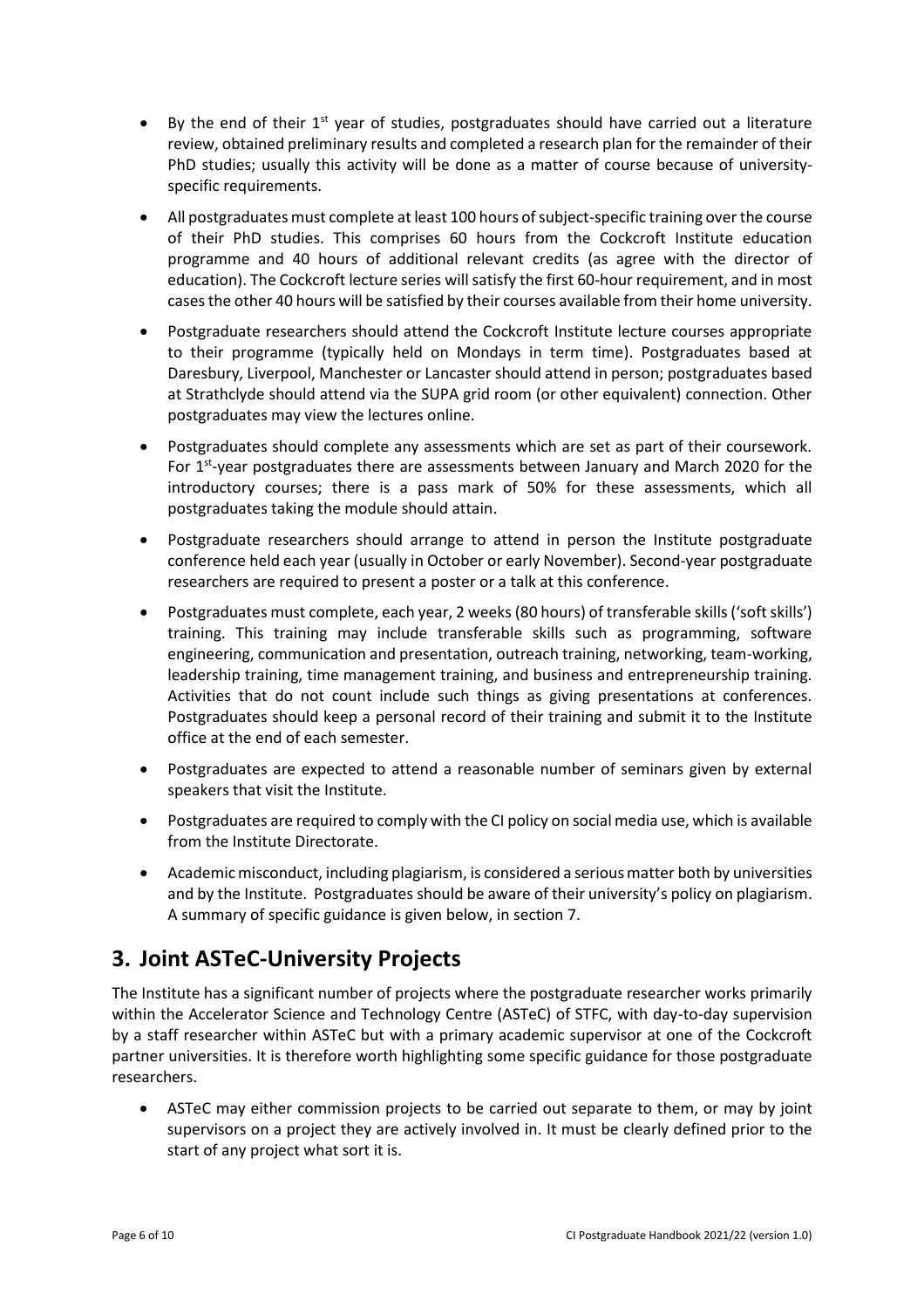- Joint projects within ASTeC should have a named ASTeC member of staff as a recognised supervisor in addition to the required academic (university) supervisor. As with any other project, both supervisors should meet with their postgraduate researcher at least once per week, and neither supervisor should leave the other to solely carry out the supervision of the postgraduate.
- Joint projects within ASTeC will often involve day-to-day work on the wider goals of the particular research group the postgraduate is working in; however – similar to any other PhD study topic - it is mandatory that postgraduate researchers have sufficient time to develop their topic and to have intellectual leadership of it such that they can eventually submit a successful thesis.
- Whilst joint postgraduate researchers are primarily based within ASTeC for their day-to-day research work, they are still registered with their home universities and required to undertake the training, administrative and examination duties specified by that university. Supervisors must allow their students to undertake those activities.

## <span id="page-6-0"></span>**4. Mentoring**

Each postgraduate researcher should have an assigned mentor not connected to the postgraduate's project. The purpose of the mentor is to be an independent contact within the Institute from which advice and support may be obtained in confidence, and the mentor should be contacted in the first instance if a postgraduate has issues with their studies which they do not feel they can discuss with their supervisor. As a second line of support, the Director of Education and the Cockcroft Institute Director may also be contacted for advice.

In most cases this mentor will be assigned as a matter of course by their home university. Postgraduates who do not have an assigned mentor should contact the Director of Education, who will arrange for one to be assigned.

## <span id="page-6-1"></span>**5. Welfare**

Postgraduates with personal issues not connected with their studies may make use of the counselling, welfare and other support services available from their home universities. Postgraduates who are also STFC members of staff (for example, part-time students) may also use the STFC welfare services. Whilst STFC offers welfare services to its own staff, postgraduates who are not STFC staff are not eligible to use those services, and they should use the services available from their home university.

It is recognised that many postgraduates at the Institute will be geographically remote from their home universities, and the Institute support staff will assist in accessing welfare services.

## <span id="page-6-2"></span>**6. Office Accommodation and Resources for PGR Students**

Postgraduates based at the main Cockcroft Institute site at Daresbury Laboratory will normally be provided with a dedicated desk for a maximum period of four years; other postgraduates will have accommodation provided via their registered university or host laboratory. During their funding period all postgraduates may make use of the local resources at the main CI site, such as the Library. Postgraduates requiring access after this period should make arrangements via their supervisor to access a 'hot desk' and other facilities.

At the completion of their studies, it is the student's responsibility to dispose of or re-allocate any office items, to clear their desks and office storage, and to ensure that any IT equipment is returned to their supervisor / host institution.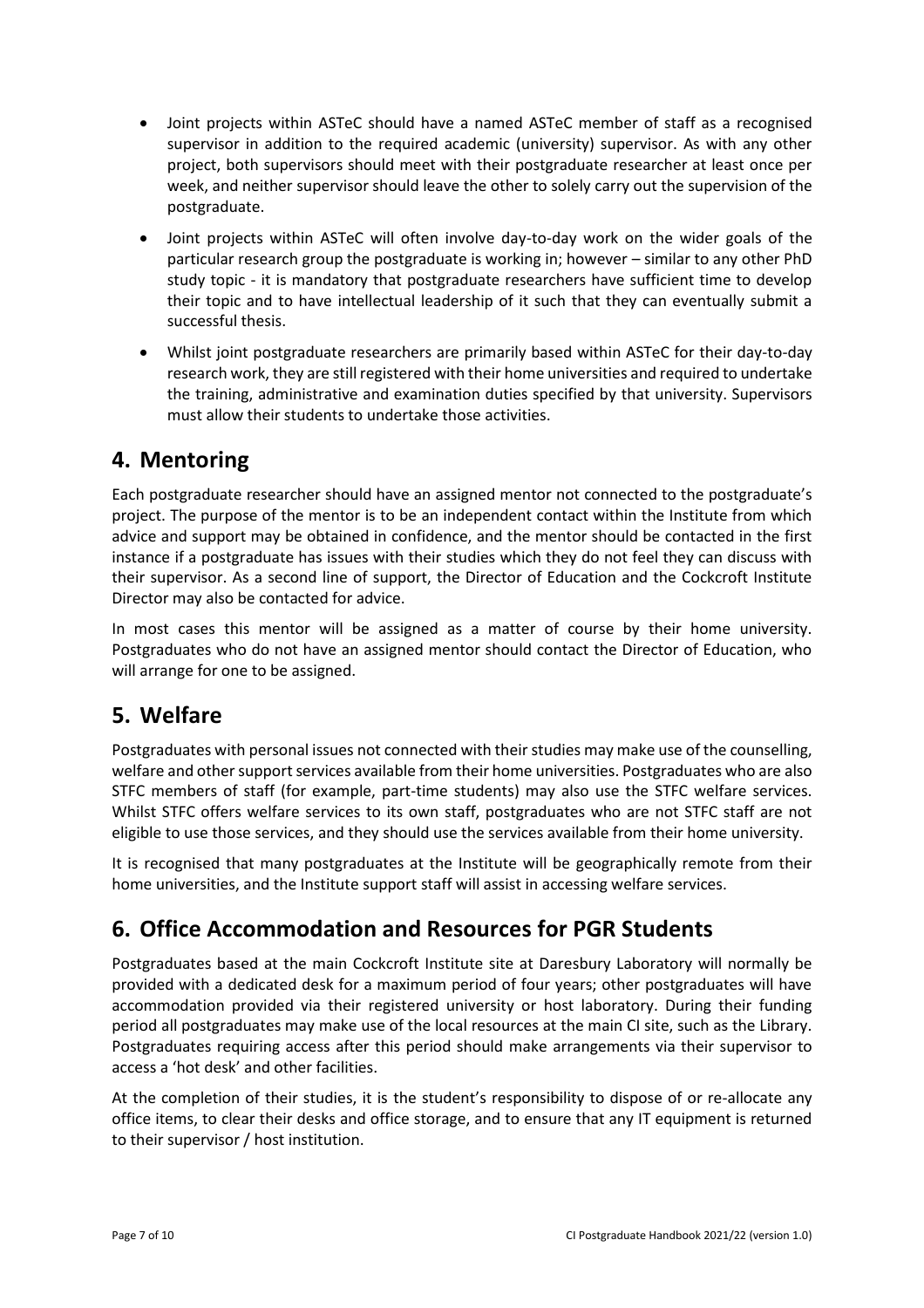## <span id="page-7-0"></span>**7. Academic Integrity**

As with any reputable academic institute, the CI places a strong emphasis on the importance of maintaining a high standard of academic integrity. Poor academic practice or academic misconduct in any activity – intentional or otherwise – is likely to damage the reputation not only of the persons directly concerned, but also the reputations of the institute and all those associated with it. Poor academic practice and misconduct include plagiarism, collusion, fabrication or falsification of results, and anything else that could result in unearned or undeserved credit for those engaging in it. Poor academic practice or academic misconduct can result from a deliberate act, or may be committed unintentionally.

As a postgraduate you are expected to cooperate in the learning and research process throughout your programme of study by completing assignments of various kinds that are the product of your own study or research. You must ensure that you are familiar with, and comply with, your university's regulations and conventions regarding academic integrity: ignorance of the university regulations and conventions cannot be claimed as a defence for plagiarism or any other form of academic misconduct. Please refer to your university's policy on academic integrity for further information.

## <span id="page-7-1"></span>**8. UKRI Policy on Postgraduate Research**

UK Research and Innovation (UKRI) has published a "Statement of Expectations for Doctoral Training", which sets out common principles for all Research Council-funded students, including students funded by STFC (the main funder of the Cockcroft Institute). Further information is available from the STFC and UKRI web sites:

[https://www.ukri.org/our-work/developing-people-and-skills/find-studentships-and-doctoral](https://www.ukri.org/our-work/developing-people-and-skills/find-studentships-and-doctoral-training/get-a-studentship-to-fund-your-doctorate/)[training/get-a-studentship-to-fund-your-doctorate/](https://www.ukri.org/our-work/developing-people-and-skills/find-studentships-and-doctoral-training/get-a-studentship-to-fund-your-doctorate/)

[https://www.ukri.org/about-us/policies-standards-and-data/good-research-resource](https://www.ukri.org/about-us/policies-standards-and-data/good-research-resource-hub/supporting-skills-and-talent/)[hub/supporting-skills-and-talent/](https://www.ukri.org/about-us/policies-standards-and-data/good-research-resource-hub/supporting-skills-and-talent/)

## <span id="page-7-2"></span>**9. Education and Training Programme**

The Cockcroft Institute runs a comprehensive education and training programme for postgraduate research students, which covers both subject-specific education (i.e. courses on accelerator science and technology) and training in complementary or transferable skills (including, for example, communication and outreach). The programme is intended to be complementary to personal and professional development opportunities available elsewhere, including:

- PGR courses run by university partners in the CI (on technical topics, or in complementary skills);
- training courses offered by STFC some of which are mandatory for anyone working at Daresbury Laboratory;
- accelerator schools, such as the CERN Accelerator School, or the US Particle Accelerator School;
- training offered by academic or commercial organisations, including (for example) software providers;
- attendance at meetings, conferences and workshops.

Members of the Institute of Physics can take advantage of opportunities and resources provided by the IOP for professional development. For further information, see:

<https://membership.iop.org/continuing-professional-development>

PGR students are expected to discuss education and training needs and goals with their supervisors on a regular basis, and should maintain an up-to-date plan for training and professional development.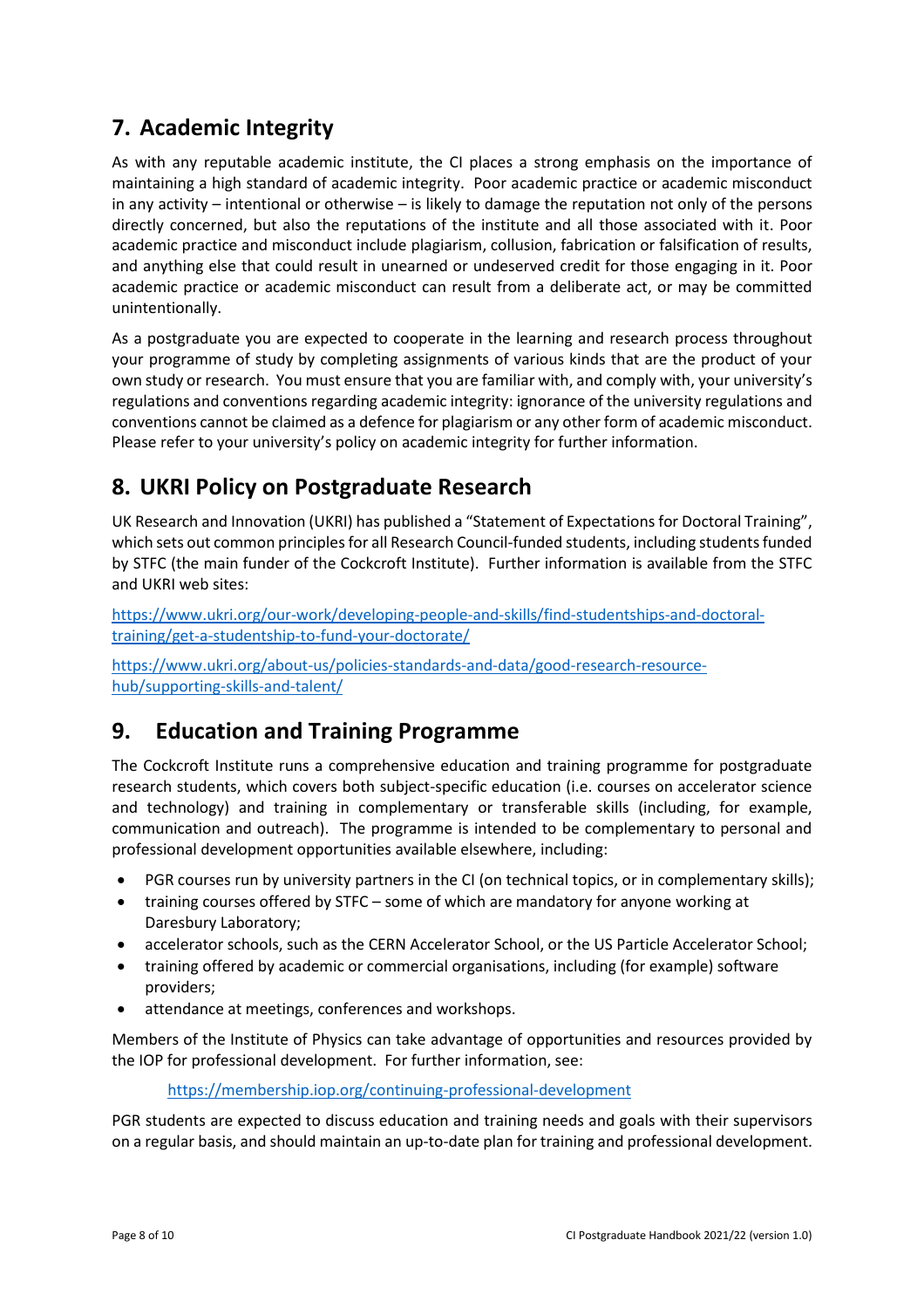The education and training programme offered by the Cockcroft Institute includes the following elements:

- participation in a lecture programme covering introductory, advanced and specialist topics, and complementary skills;
- attendance at seminars organised by the CI, or by STFC, partner universities or other organisations;
- presentation of research at the CI Postgraduate Conference (held annually, usually in October or November);
- visits to other education or research institutes;
- contribution to outreach and communication activities;

For further information, please see the "CI PGR Handbook: Education Programme" (available as a separate document), speak to your supervisor or to the CI Head of Education and Training.

## <span id="page-8-0"></span>**10. Guidance for Supervisors**

Please note that individual universities within the Institute have their own supervision procedures, which should be read and followed in conjunction with the specific guidance for Cockcroft Institute researchers given here. This may, for example, include certain administrative, reporting and examination activities; a notable point is the requirement of some universities to submit intermediate reports part-way through the PhD study period that may also be examinable. The guidance here is not intended to supplant or replace individual university guidance, but is meant to support and augment it.

#### <span id="page-8-1"></span>**10.1 Planning Research**

All postgraduate researchers and their supervisor(s) must together develop a project plan for the postgraduate's work; this is often also a requirement of the university at which the postgraduate is registered. It is to be expected that this project plan will be updated numerous times during the course of the PhD study period, and that a schedule for writing up and submitting be part of the plan. The academic supervisor, in discussion with other supervisor(s) and with the postgraduate, is responsible for ensuring that the project plan provides a clear, timely route toward a successful thesis submission.

#### <span id="page-8-2"></span>**10.2 Supervisory Meetings**

The postgraduate researcher and their supervisor(s) will typically meet in person at least once per week for perhaps an hour or more; however, some universities will have a supervision schedule that may be different from that. A significant fraction of the Institute's PhD researchers are based outside of the UK but with UK-based academic supervisors; in this case it is understood that some of the regular meetings may need to take place via telephone or video, but efforts should still be made by all supervisors to be in regular contact with their researcher.

#### <span id="page-8-3"></span>**10.3 Monitoring Progress**

The supervisor (or supervisors) are responsible for ensuring their postgraduate researchers are making suitable progress towards submitting a thesis within the time limits set out for them; the academic supervisor has ultimate responsibility for this. Whilst it is normal for postgraduate researchers to undertake work that contributes to the wider research efforts of their research group, university and Institute, supervisors must give their researchers adequate opportunity and time to develop the work required for a successful thesis.

#### <span id="page-8-4"></span>**10.4 Training for Supervisors**

To assist in successful supervision, the Cockcroft Institute has a policy that supervisors undertake suitable training in supervision skills, diversity awareness and unconscious bias. Such training may be provided by their individual employers, and should be completed in addition to any training on the